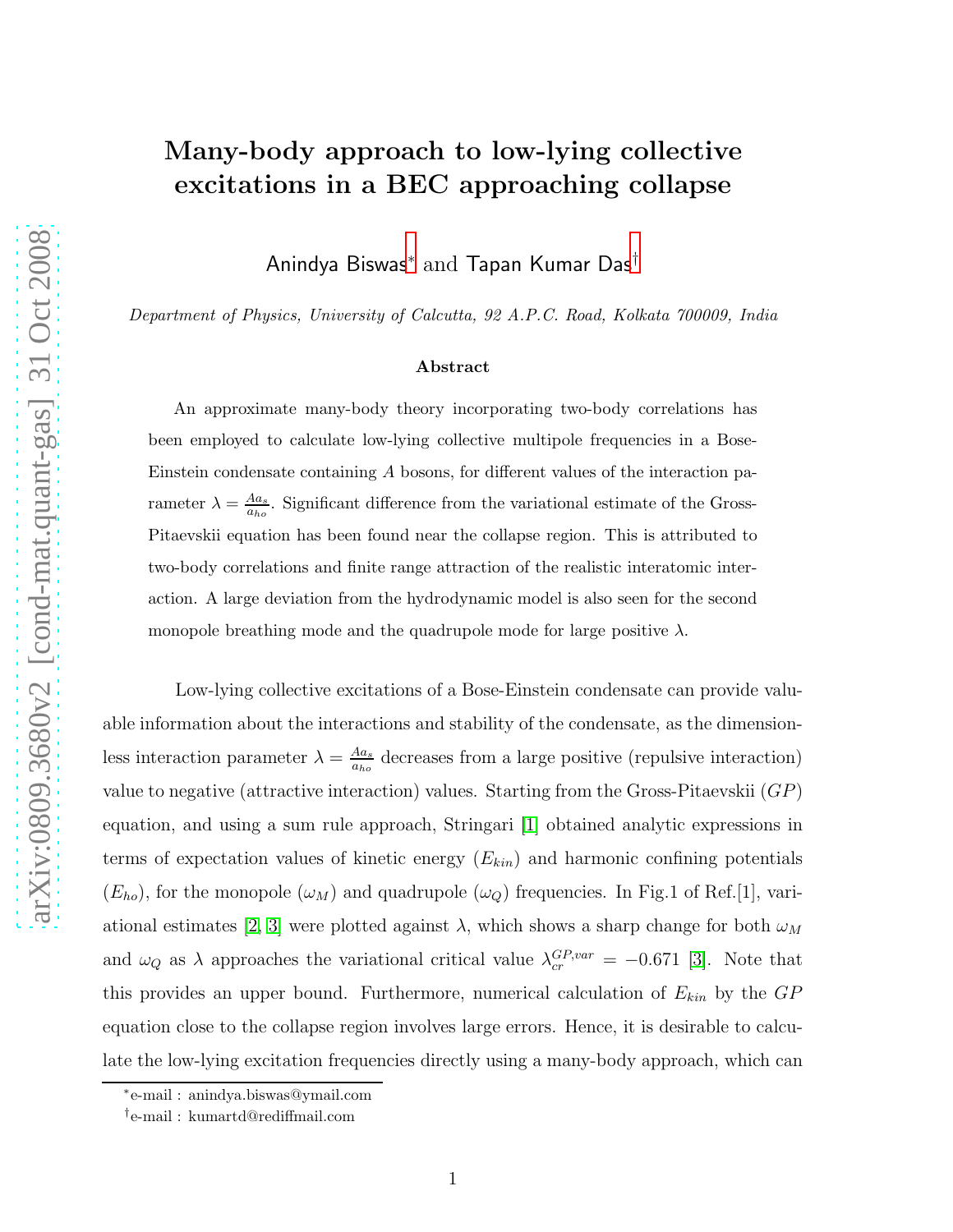handle a finite range interaction instead of the contact interaction in the GP equation.

In the present work, we calculate low-lying collective excitation frequencies of a dilute Bose-Einstein condensate  $(BEC)$ , using the many-body potential harmonics expansion  $(PHE)$  approach [\[4\]](#page-8-3). Only two-body correlations are relevant in the dilute many-body system. Hence the  $(ij)$ -Faddeev component of the many-body wave function, is a function of the relative separation  $(\vec{r}_{ij})$  and a global length called hyperradius  $(r)$ only. In the PHE method, one expands the Faddeev component  $(\psi_{ij})$ , corresponding to the  $(ij)$ -interacting pair of the condensate containing A atoms, in the corresponding potential harmonics  $(PH)$  basis [\[5\]](#page-8-4) (which is the subset of the full hyperspherical harmonics  $(HH)$  basis [\[6\]](#page-8-5), needed for the expansion of the two-body potential  $V(\vec{r}_{ij})$ ]

$$
\psi_{ij}(\vec{r}_{ij},r) = r^{\frac{-(3A-4)}{2}} \Sigma_K P_{2K+l}^{lm}(\Omega_{ij}) u_K^l(r). \tag{1}
$$

Here,  $l$  and  $m$  are the orbital angular momentum of the system and its projection and  $\Omega_{ij}$ represents the full set of hyperangles for the  $(ij)$ -partition. A closed analytic expression can be obtained for the PH,  $P_{2K+l}^{lm}(\Omega_{ij})$  [\[5\]](#page-8-4). The expansion (1) is, in general, very slow due to the fact that the lowest order  $PH$  is a constant and does not represent the strong short-range correlation of the interacting pair, arising from the very short range repulsion of the interatomic interaction. To enhance the expansion we introduce a shortrange correlation function  $\eta(r_{ij})$ , in analogy with atomic systems [\[7,](#page-8-6) [8\]](#page-8-7). This is obtained as the zero energy solution of the two-body Schrödinger equation with the chosen two-body potential [\[9\]](#page-8-8), corresponding to the appropriate s-wave scattering length  $(a_s)$ . Thus we replace expansion (1) by [\[10\]](#page-8-9)

$$
\psi_{ij}(\vec{r}_{ij},r) = r^{\frac{-(3A-4)}{2}} \Sigma_K P_{2K+l}^{lm}(\Omega_{ij}) u_K^l(r) \eta(r_{ij}). \tag{2}
$$

Substitution of this expansion in the many-body Schrödinger equation and projection on a particular PH gives rise to a system of coupled differential equation  $(CDE)$  in r  $[4, 10]$  $[4, 10]$ , which is solved numerically using hyperspherical adiabatic approximation  $(HAA)$ [\[11\]](#page-8-10). Details of the procedure can be found in ref. [\[10\]](#page-8-9).

In the  $HAA$ , the coupling potential matrix together with the diagonal hypercentrifugal repulsion is diagonalised to get the effective potential,  $\omega_o(r)$ , as the lowest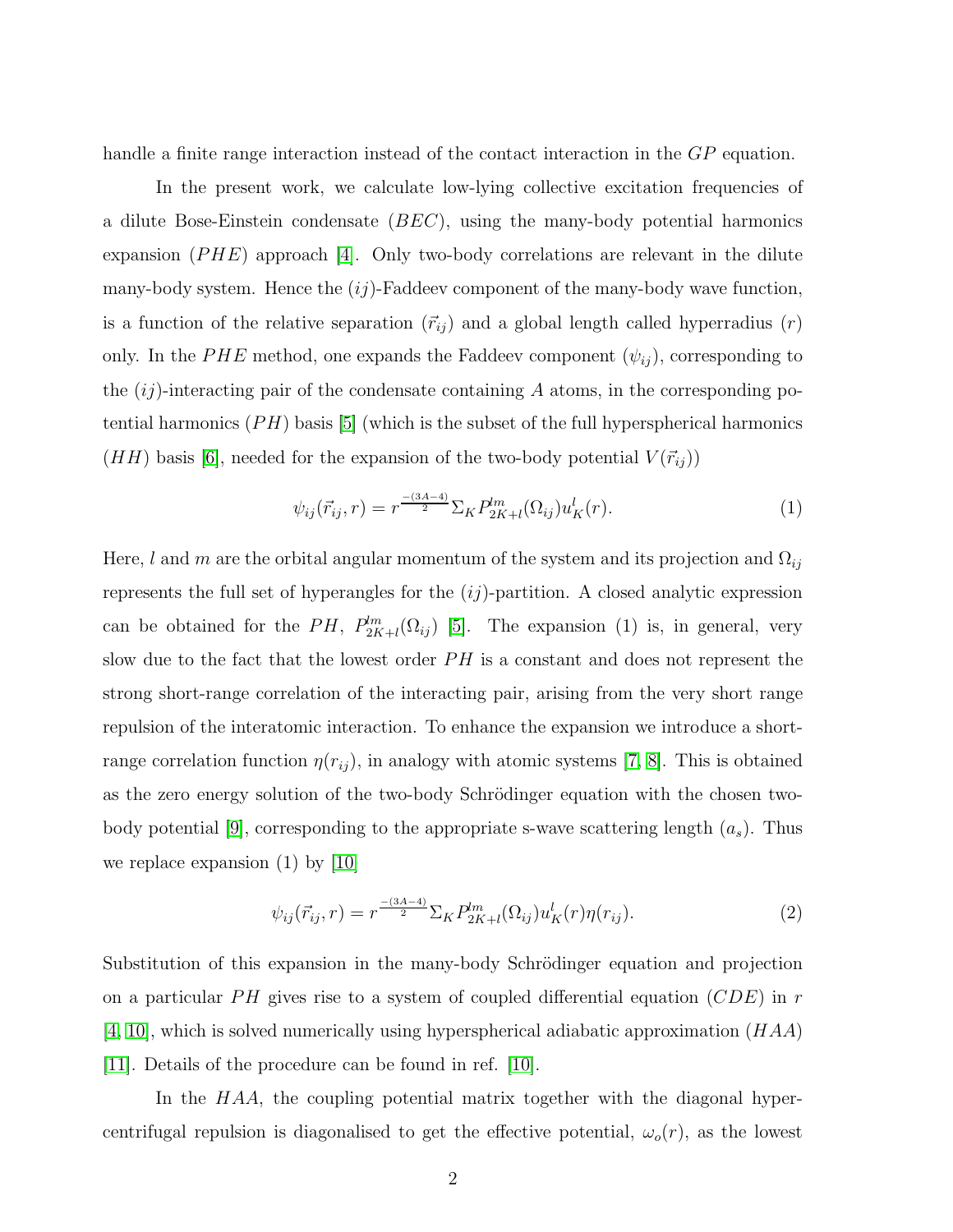eigenvalue of the matrix for a particular value of  $r$ . Collective motion of the condensate in the hyperradial space takes place in the effective potential  $\omega_o(r)$ . Ground state in this well gives the ground state energy  $(E_{00})$  of the condensate corresponding to  $n = 0$ ,  $l = 0$ . Here  $E_{nl}$  is the energy in oscillator units  $(o.u.)$  of the  $n<sup>th</sup>$  radial excitation of the  $l^{th}$  surface mode. Hyperradial excitations corresponding to the breathing mode for  $l = 0$ , give the monopole frequencies as  $\omega_{Mn} = (E_{n0} - E_{00})$ . For  $l \neq 0$ , we get the surface modes. Numerical calculation of the off-diagonal potential matrix elements for  $l \neq 0$  is fraught with large inaccuracies and its numerical computation is very slow. On the other hand the diagonal hypercentrifugal term is very large for large A and contributes most to the potential matrix. Hence we disregard  $l > 0$  contributions to the off-diagonal matrix elements. For non-zero orbital angular momentum, we thus get the effective potential  $\omega_l(r)$  in the hyperradial space. The ground state in this potential is the ground state of the  $l^{th}$  surface mode  $E_{0l}$  and  $n^{th}$  radial excitations provide  $E_{nl}$ . The lowest monopole and quadrupole frequencies are given by  $\omega_M = E_{10} - E_{00}$  and  $\omega_Q = E_{02} - E_{00}$ . The s-wave scattering length  $(a_s)$  has been chosen as  $2.09783 \times 10^{-4}$  o.u. for repulsive interaction and  $-1.39217 \times 10^{-4}$  o.u. for attractive interaction. The interatomic interaction is chosen as the van der Waals potential with a hard core of radius  $r_c$ ,  $viz_i$ ,  $V(r_{ij}) = \infty$  for  $r_{ij} < r_c$ and  $=-\frac{C_6}{r_{ij}^6}$  $\frac{C_6}{r_{ij}^6}$  for  $r_{ij} \ge r_c$ . The value of  $C_6$  is chosen to be appropriate for rubidium atoms. The value of  $r_c$  is adjusted to get the desired value of  $a_s$  [\[12\]](#page-8-11). All quantities are expressed in oscillator units  $(o.u.)$  appropriate for the JILA experiment with <sup>85</sup>Rb [\[13\]](#page-8-12). The PHE equation is then solved numerically for different A to calculate  $E_{nl}$  for different values of λ.

In Fig.1 we plot calculated  $\omega_M$  and  $\omega_Q$  as a function of the dimensionless interaction parameter  $\lambda$ . For comparison we include the variational estimates from the  $GP$ equation [\[1\]](#page-8-0). We have also included results of a numerical solution of the GP equation [\[14\]](#page-8-13). However calculation of  $E_{kin}$  and  $E_{int}$  using the GP program have large errors for values of  $\lambda$  close to collapse for attractive condensates as also for large positive  $\lambda$ . This is shown by the lack of agreement with the virial identity involving  $E_{kin}$ ,  $E_{int}$  and  $E_{ho}$ , *viz.*  $2E_{kin} - 2E_{ho} + 3E_{int} = 0$  [\[15\]](#page-8-14). Hence in Fig.1, the curves obtained by a numerical solution of the  $GP$  equation is shown only in the region where it is reliable. It is seen that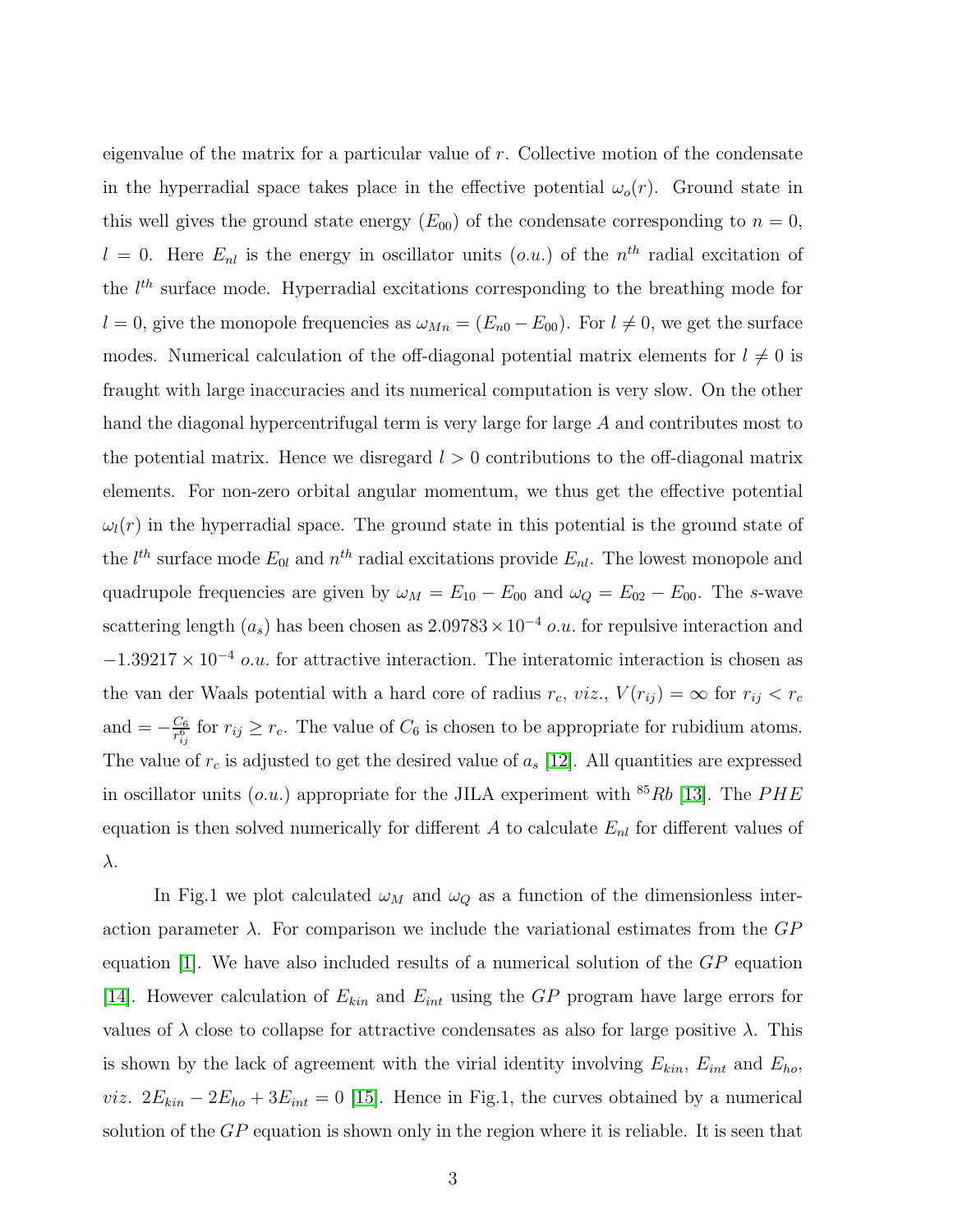for positive values of  $\lambda$ , all the three curves for the monopole frequency are close to each other. Results of  $PHE$  and variational estimates are almost indistinguishable. However for negative  $\lambda$ ,  $\omega_M$  by the PHE method drops faster as  $\lambda$  approaches the critical value  $\lambda_{cr} = -0.461$ . Note that while GP equation predicts a critical value of  $-0.571$  (variational estimate is  $-0.671$  [\[15\]](#page-8-14), experimental critical number is  $-0.459 \pm 0.012 \pm 0.054$  [\[13\]](#page-8-12). The prediction by the  $PHE$  method agrees well with this value [\[16\]](#page-8-15). As the attractive condensate approaches collapse, with  $\lambda$  approaching  $\lambda_{cr}$  from the right, the condensate becomes softer (more compressible) and the breathing mode easier.



Figure 1: Calculated monopole  $(\omega_M)$  and quadrupole  $(\omega_Q)$  frequencies as functions of  $\lambda$ . Superscripts GP, GP,var and PHE correspond respectively to numerical solution of the GP equation, its variational estimate, and the present calculation.

On the other hand the quadrupole frequency  $(\omega_Q)$  shows a greater deviation from the variational estimate – both for positive and negative values of  $\lambda$ . Since  $\lambda_{cr} = -0.461$ , it is natural that both monopole and quadrupole frequencies calculated by  $PHE$  method have rapid changes as  $\lambda$  approaches  $-0.461$ . The difference between the collective excitation frequencies calculated by  $PHE$  and  $GP$  equation can be attributed to the two-body correlations and finite range interactions. As the condensate approaches collapse, its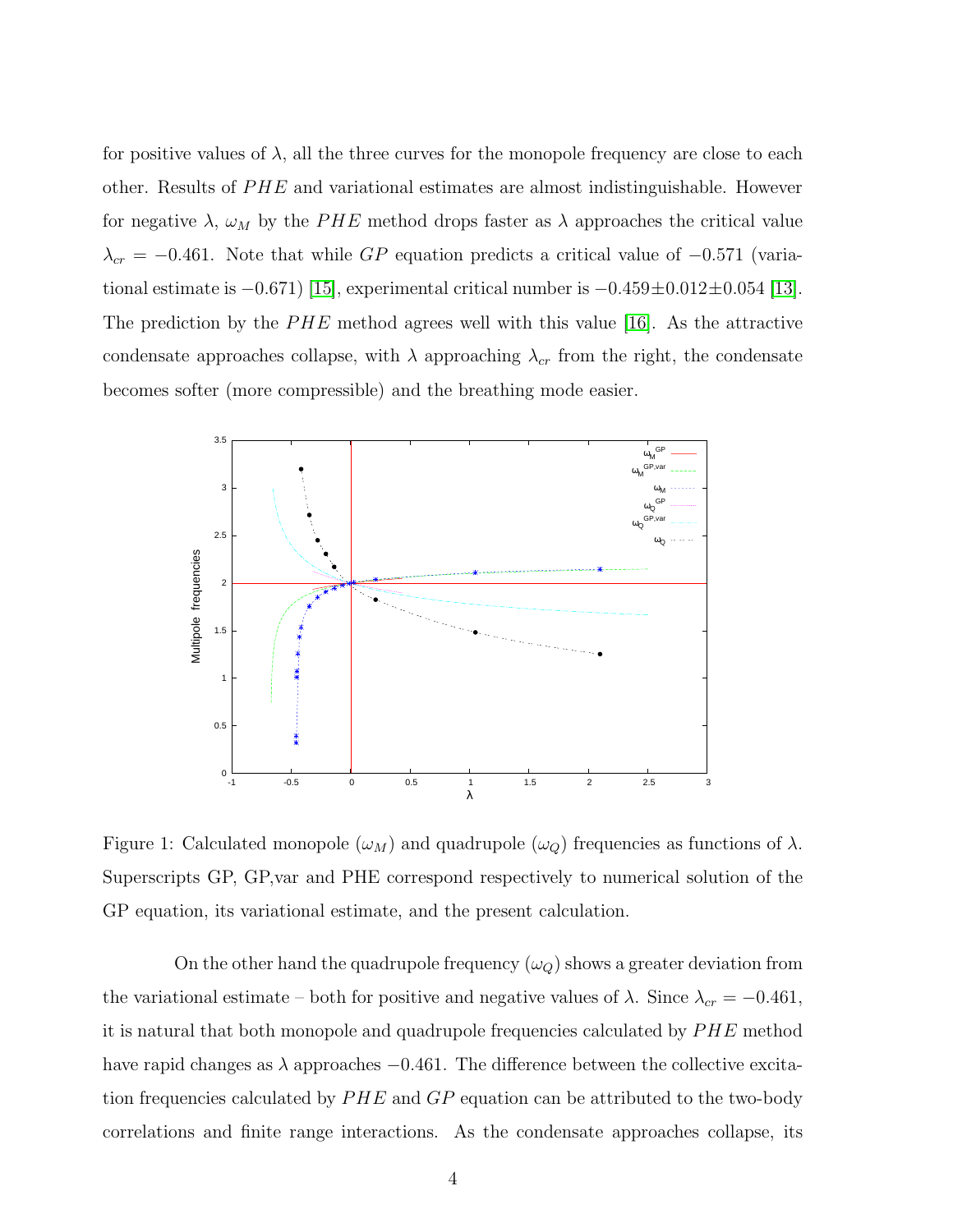size decreases rapidly [\[16\]](#page-8-15), so that the finite range interatomic attractions of the realistic atom-atom potential dominate and correlations play a more important role. Although for small values of  $|\lambda|$  use of an effective interaction in terms of  $a_s$  is adequate, the strong correlations arising from the attractive part of the realistic atom-atom interaction produces discernible effects [\[17,](#page-9-0) [18,](#page-9-1) [19,](#page-9-2) [20\]](#page-9-3) for  $\lambda$  approaching  $\lambda_{cr}$ . One can also qualitatively interpret the dependence of  $\omega_Q$  on  $\lambda$  as follows. The two-body correlation disallows proximity of two interacting atoms in the repulsive case. Again in the  $l = 2$  state the atoms are further apart compared to the  $l = 0$  state. It is therefore easier *(i.e.* excitation energy is lower) for the condensate to jump from  $l = 0$  to  $l = 2$  state, when two-body correlations are included than when they are excluded (as in the GP equation). The inverse is true for the attractive case. The results obtained in the present work are in conformity with these arguments. Further discussions on the behaviour of  $\omega_Q$  for large positive  $\lambda$  will be taken up together with those of higher excitation frequencies, after we present them.



Figure 2: Higher order multipole frequencies calculated by PHE method, as functions of λ.

In Fig.2 we present the multipole frequencies which are degenerate with a value of 4 in the non-interacting case, viz.,  $\omega_{M2} = E_{2,0} - E_{0,0}$ ,  $\omega_{Q2} = E_{1,2} - E_{0,0}$  and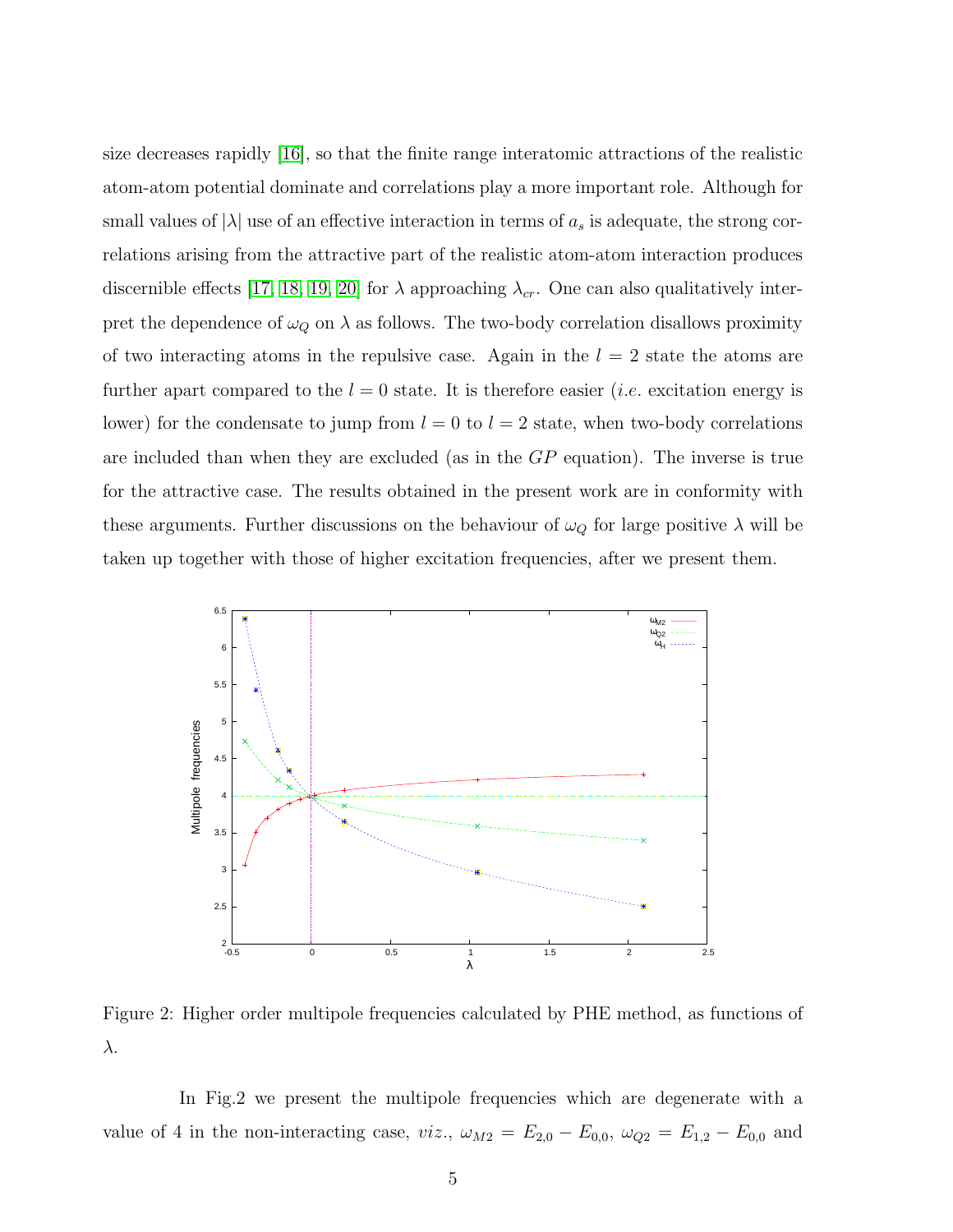$\omega_H = E_{0,4} - E_{0,0}$ . As expected from the softness of the condensate, the second breathing mode frequency  $\omega_{M2}$  is larger than 4 for positive  $\lambda$  and less than 4 for negative  $\lambda$ , decreasing sharply as  $\lambda \to \lambda_{cr}$ . This once again shows that the condensate becomes softer as  $\lambda \to \lambda_{cr}$ , and harder and more rigid as  $\lambda$  increases to large positive values. On the ther hand, both  $\omega_{Q2}$  and  $\omega_H$  are less than 4 for  $\lambda > 0$  and greater than 4 for  $\lambda < 0$ . Both increase sharply as  $\lambda \to \lambda_{cr}$ ,  $\omega_H$  increasing much faster than  $\omega_{Q2}$ . As positive  $\lambda$  increases, the condensate becomes less compressible (more rigid) costing less energy for rotational excitations. Hence the spacing between the rotational levels decrease. For negative  $\lambda$  close to  $\lambda_{cr}$ ,  $\omega_H$  is much larger than  $\omega_{Q2}$ . This shows that for such soft condensates, the first breathing mode of  $l = 2$  surface mode is easier to excite than the ground state of the  $l = 4$  surface mode, although they are degenerate in the non-interacting limit. This is consistent with the general picture and intuition. One can also note that  $\omega_{Q2} - \omega_Q = E_{1,2} - E_{0,2}$  decreases rapidly from 2 as  $\lambda$  decreases from zero to  $\lambda_{cr}$ . This again shows the softness of the  $l = 2$  surface mode of the attractive condensate.

We next come back to a discussion of our results as compared with those by the GP equation and the hydrodynamic model, as also with available experimental results. As mentioned earlier, results using the numerical solution [\[14\]](#page-8-13) of the GP equation are not reliable for almost all values of  $\lambda$  except small  $|\lambda|$ . Moreover  $\omega_M$  and  $\omega_Q$  given in terms of  $E_{kin}$  and  $E_{ho}$  are rigorous upper bounds for the frequency of the lowest states excited by the appropriate multipole operator [\[1\]](#page-8-0). The upper bounds get further upwardly shifted for the variational estimate. The PHE result for  $\omega_Q$  is lower than the variational estimate; hence it is consistent with this requirement. Using the hydrodynamic model Stringari also derived a dispersion law for the frequencies of the normal modes  $[1]$ ,  $viz$ .  $\omega(n,l) = \omega_0(2n^2 + 2nl + 3n + l)^{1/2}$ , where  $\omega_0$  is the frequency of the spherically symmetric trap. This is valid in the limit  $\lambda \gg 1$ , where kinetic energy contribution can be disregarded. While the PHE result for  $\omega_M$  is very close to this estimate, that for  $\omega_Q$  is close to but less than this limit. Available experimental results [\[21,](#page-9-4) [22,](#page-9-5) [23,](#page-9-6) [24\]](#page-9-7) are for axially symmetric traps only – measured  $\omega$  for  $m = \pm 2$  and  $m = 0$  agree well with the GP equation and the hydrodynamic model estimates for the deformed trap. Since accuracy of the hydrodynamic model estimate is expected to decrease as n and l increase, due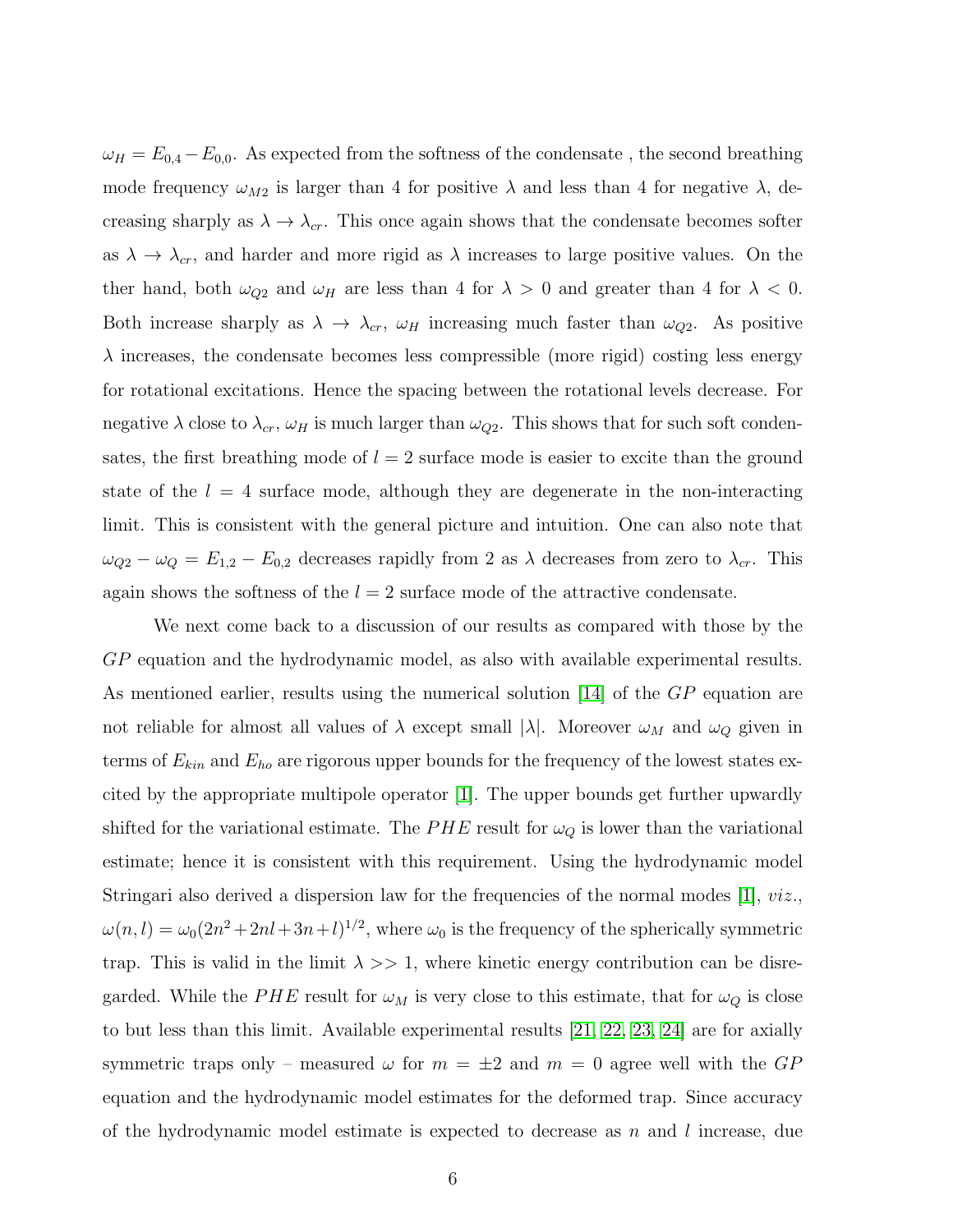to the neglect of the kinetic energy contribution [\[1\]](#page-8-0) and  $\omega_M$  calculated by  $PHE$  agrees remarkably well with that from the GP equation, it is important to have accurate measurement of  $\omega_Q$  for the spherical trap. The experimental procedure of ref. [\[24\]](#page-9-7) can be utilized for this purpose, since it is suitable for any geometry of the trap. This technique uses the optical dipole force of a rapidly scanning laser beam to excite surface modes by inducing deformations of the trap potential.

More remarkable is the disagreement of the second breathing mode  $(\omega_{M2})$ . The PHE predicts a value  $> 4$  for positive  $\lambda$ , while the  $\lambda \gg 1$  limit by the hydrodynamic model gives  $\sqrt{14}$ . One expects that the system becomes less and less compressible as positive  $\lambda$  increases. Consequently one would expect  $\omega_{M2} > 4$  for positive  $\lambda$ , which disagrees with the hydrodynamic model prediction. This is an indication that the kinetic energy contribution can no longer be disregarded for such excitation energies. To resolve the issue, one needs a precise measurement of  $\omega_{M2}$ . The higher mode can be excited by an appropriate frequency of the laser beam.

In summary, we have investigated monopole, quadrupole and hexadecapole frequencies (corresponding to  $l = 0, 2$  and 4 respectively) of the collective motion of Bose-Einstein condensates by a many-body approach based on hyperspherical harmonics method. We include the most important two-body correlations, disregarding higher-body correlations. We notice that two-body correlations and the finite range attraction of a realistic two-body interaction make the attractive condensate softer compared with the use of a contact interaction. This is consistent with intuitive expectations. Consequently our results differ appreciably from those by the GP equation in the collapse region for an attractive condensate. The effect of two-body correlations become increasingly more relevant as the condensate approaches collapse. For repulsive condensates the monopole frequency agrees very well with the the GP estimate, while the quadrupole frequency differs by about 10% of the asymptotic value. For the second breathing mode the PHE result is greater than the non-interacting value, as expected intuitively, for  $\lambda > 0$ . This is in sharp contrast with the asymptotic  $(\lambda \gg 1)$  GP estimate of  $\sqrt{14}$ , indicating that the disregard of kinetic energy terms in the hydrodynamical model is not valid for such excitation levels. This calls for precise measurements of these multipole frequencies.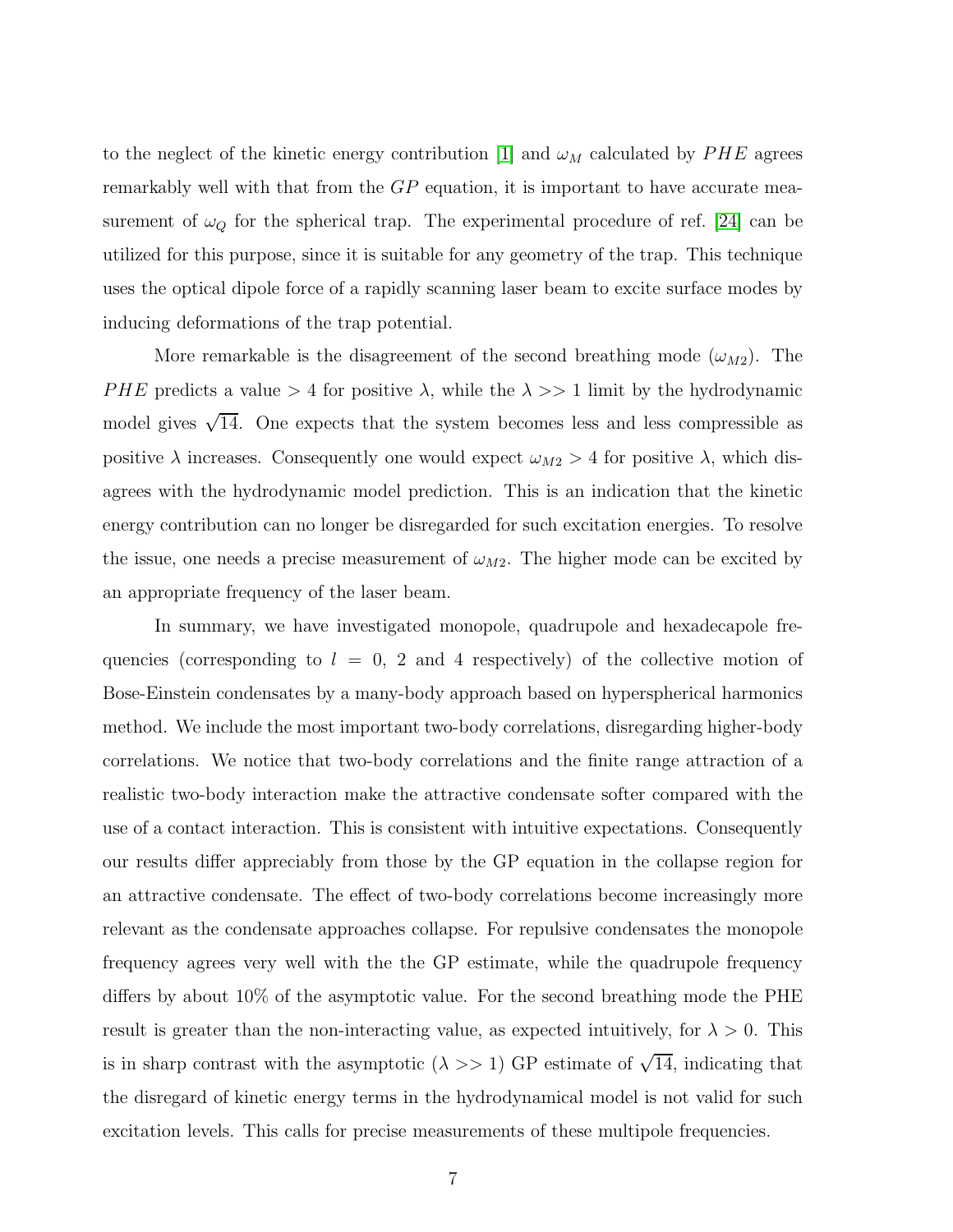This work has been partially supported by the Department of Science and Technology (DST, India) and the University Grants Commission (UGC India). AB acknowledges Payodhinath Mukherjee Research Scholarship of the University of Calcutta. TKD wishes to thank Prof. Sandro Stringari for suggesting the problem and very helpful discussions. He also wishes to thank the Center for BEC studies at the University of Trento, Italy, for the warm hospitality during his visit.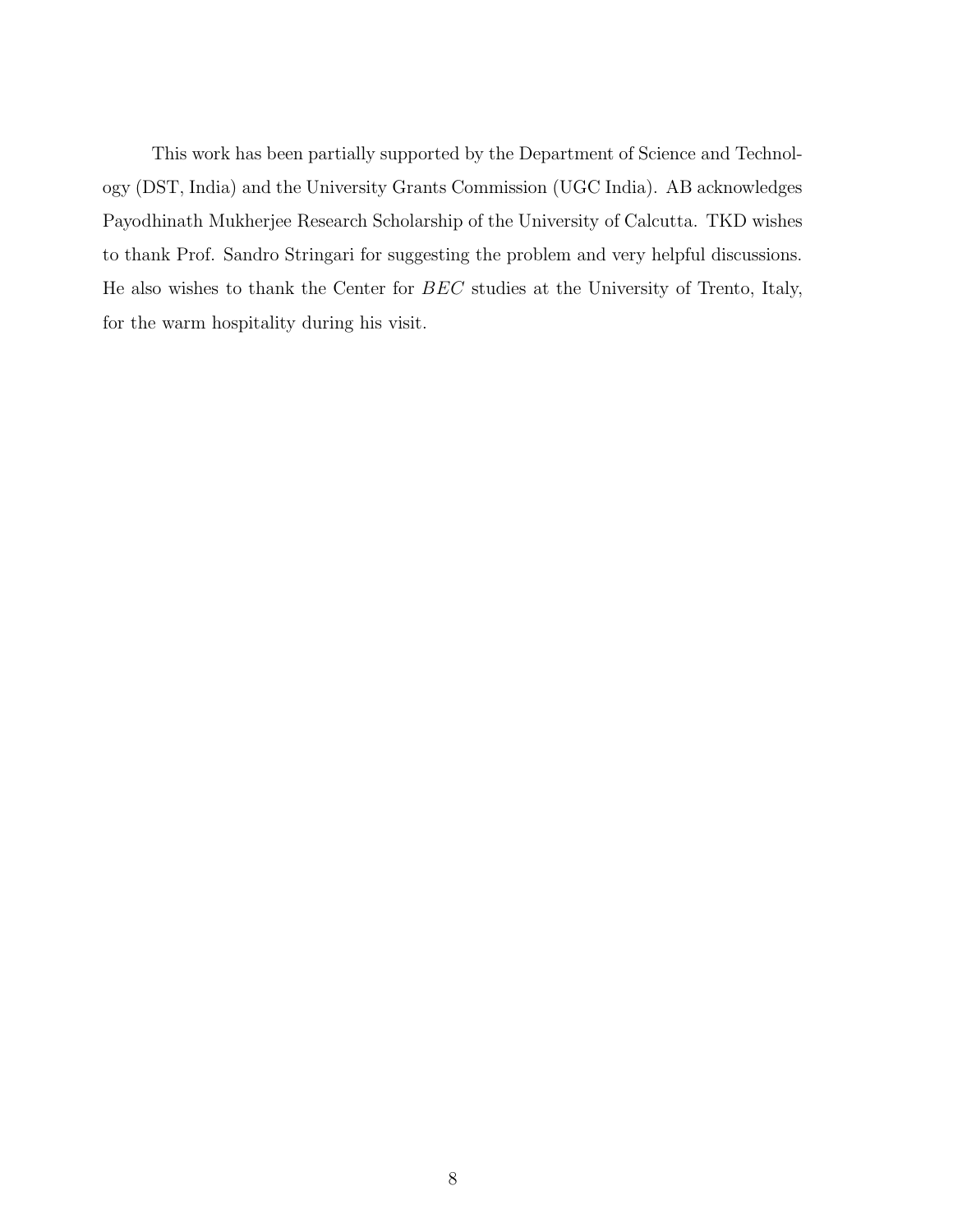## <span id="page-8-1"></span><span id="page-8-0"></span>References

- [1] S. Stringari, Phys. Rev. Lett. 77, 2360, (1996)
- <span id="page-8-2"></span>[2] G. Baym and C.J.Pethick, Phys. Rev. Lett. 76, 6, (1996)
- <span id="page-8-3"></span>[3] A. Fetter, Phys. Rev. A 53, 4245, (1926)
- <span id="page-8-4"></span>[4] T.K.Das and B.Chakrabarti, Phys. Rev. A 70, 063601, (2004)
- <span id="page-8-5"></span>[5] M.Fabre *de la* Ripelle, Ann. Phys. (N.Y.) **147**, 281, (1983)
- <span id="page-8-6"></span>[6] J.L.Ballot and M.Fabre *de la* Ripelle, Ann. Phys.  $(N.Y.)$  127, 62, (1980)
- <span id="page-8-7"></span>[7] C.D.Lin, Adv. At. and Mol. Phys. 22, 77, (1986)
- <span id="page-8-8"></span>[8] C.D.Lin, Phys. Rep. 257, 1, (1995)
- <span id="page-8-9"></span>[9] P. Barletta and A. Kievsky, Phys. Rev. A 64, 042514 (2001)
- <span id="page-8-10"></span>[10] T.K.Das, S.Canuto, A.Kundu and B.Chakrabarti, Phys. Rev. A 75, 042705, (2007)
- <span id="page-8-11"></span>[11] T.K.Das, H.T.Coelho and M.Fabre de la Ripelle, Phys. Rev. C 26, 2288, (1982)
- <span id="page-8-12"></span>[12] C.J. Pethick and H. Smith, Bose-Einstein condensation in dilute gases, Cambridge University Press, Cambridge, (2001)
- <span id="page-8-13"></span>[13] J.L. Roberts et al,Phys. Rev. Lett. 86, 4211, (2001)
- <span id="page-8-14"></span>[14] R.P.Tiwari and A.Shukla, Phys. Rev.174, 966, (2006)
- <span id="page-8-15"></span>[15] F. Dalfovo, S. Giorgini, L.P. Pitaevskii and S. Stringari, Rev. Mod. Phys. 71, 463, (1999)
- [16] A. Kundu, B. Chakrobrti, T.K. Das and S. Canuto, J. Phys. B 40, 2225, (2007)